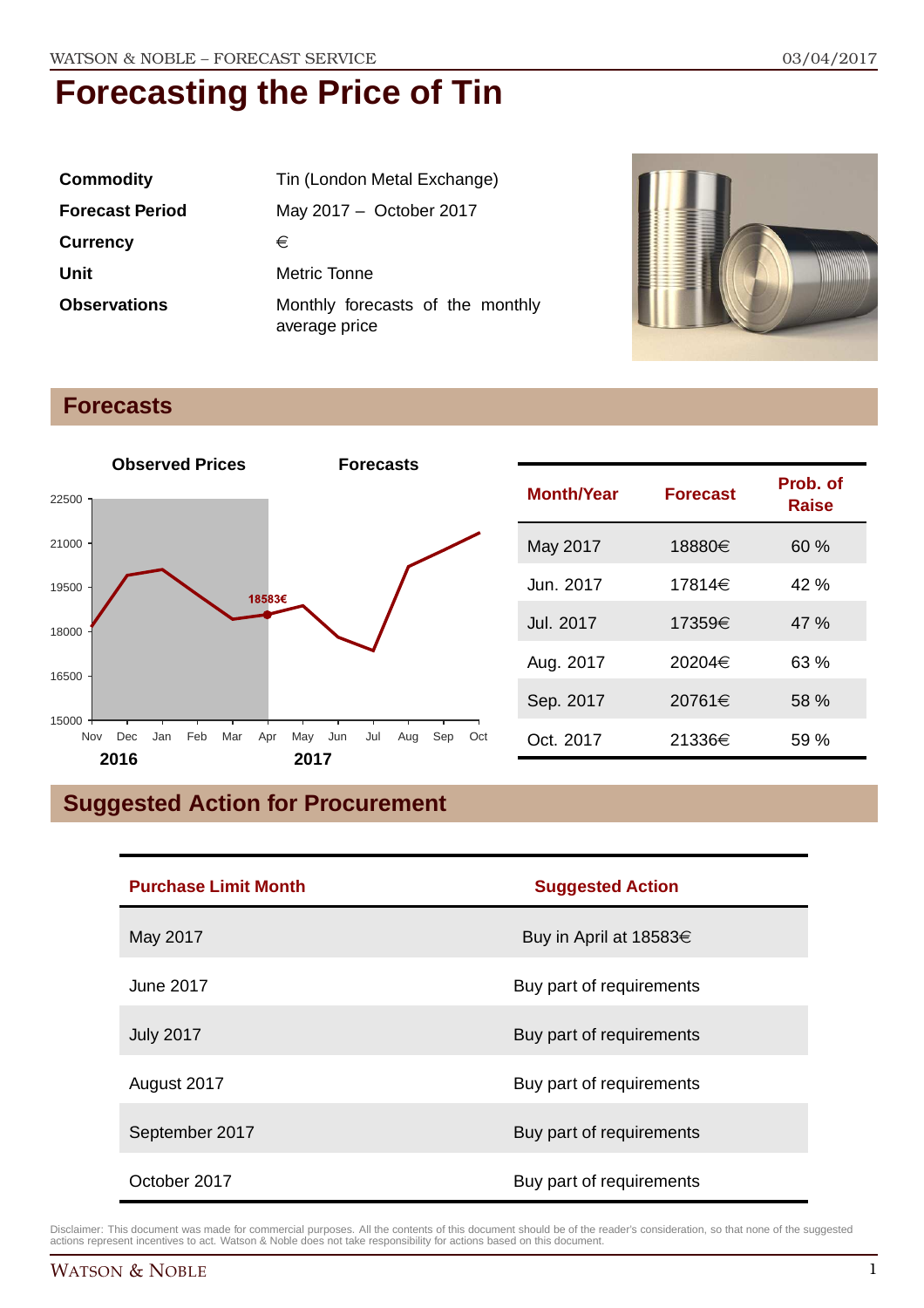### **Impact Analysis: One Month Forecast**



Our algorithm forecasts a higher price of Tin in one month: it is expectable that the price increases 1.59% from 18583 $\in$  to 18880 $\in$  until the beginning of May.

### **Indices of Factors**



### **Interpretation**

- Slight decrease of Supply: Positive pressure of the Supply index
- **Decrease of Demand**: Negative pressure of the Demand index
- **Considerably positive pressure of the index of Tin**
- Slightly negative pressure of the index of variables representing the market upstream
- **Positive pressure of the index of variables represent**ing the market downstream
- **Negative pressure of the financial index**
- **Considerably positive pressure of other commodities and other factors**
- Focus on Indonesia, Euro, and Peru

### **Impact per Country**

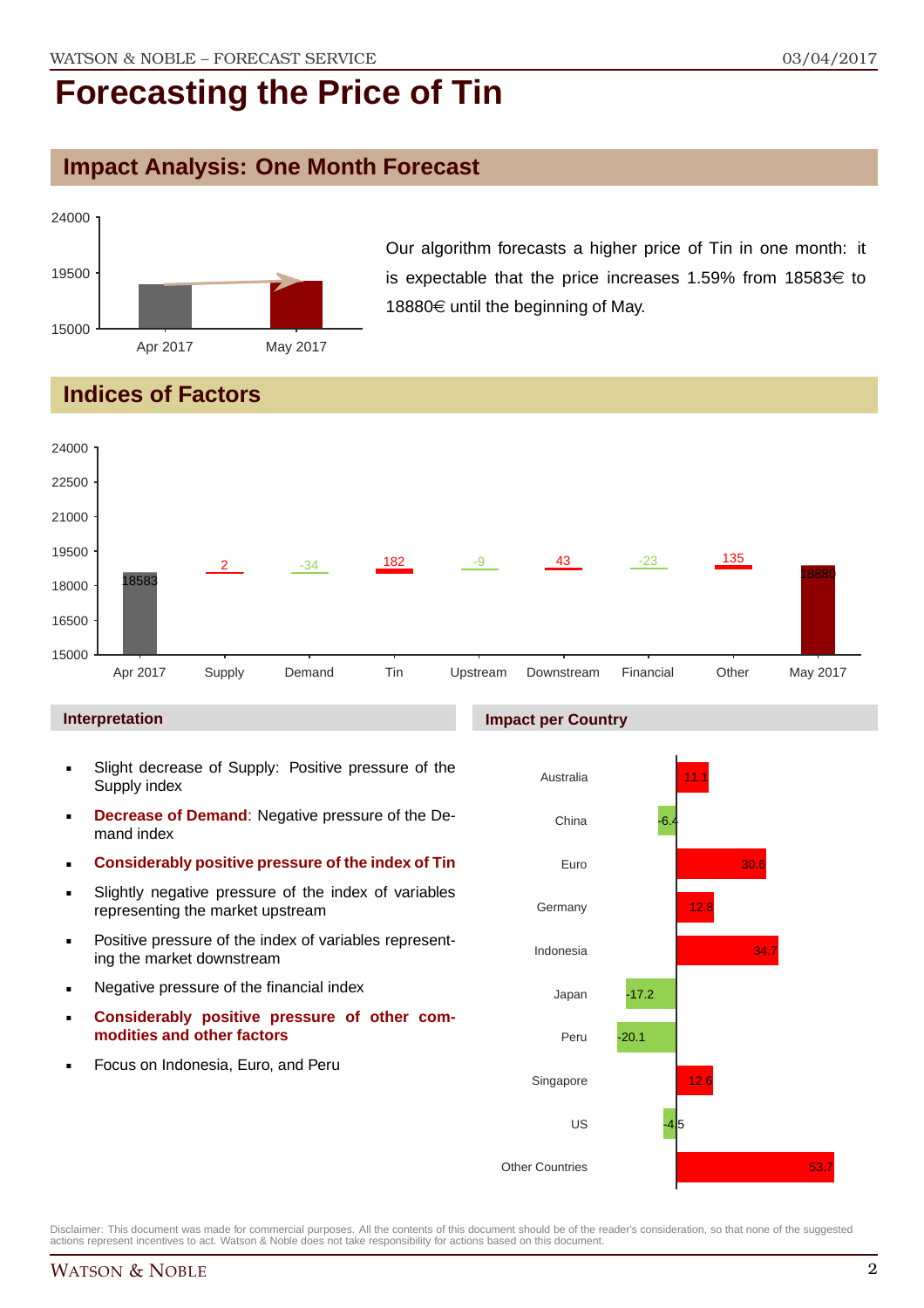### **Impact Analysis: Two Months Forecast**



Our algorithm forecasts a lower price of Tin in two months: it is expectable that the price decreases 4.14% from 18583 $\in$  to 17814 $\in$  until the beginning of June.

### **Indices of Factors**



- **Negative pressure of the financial index**
- **Considerably negative pressure of other commodities and other factors**
- Focus on Japan, China, and Peru

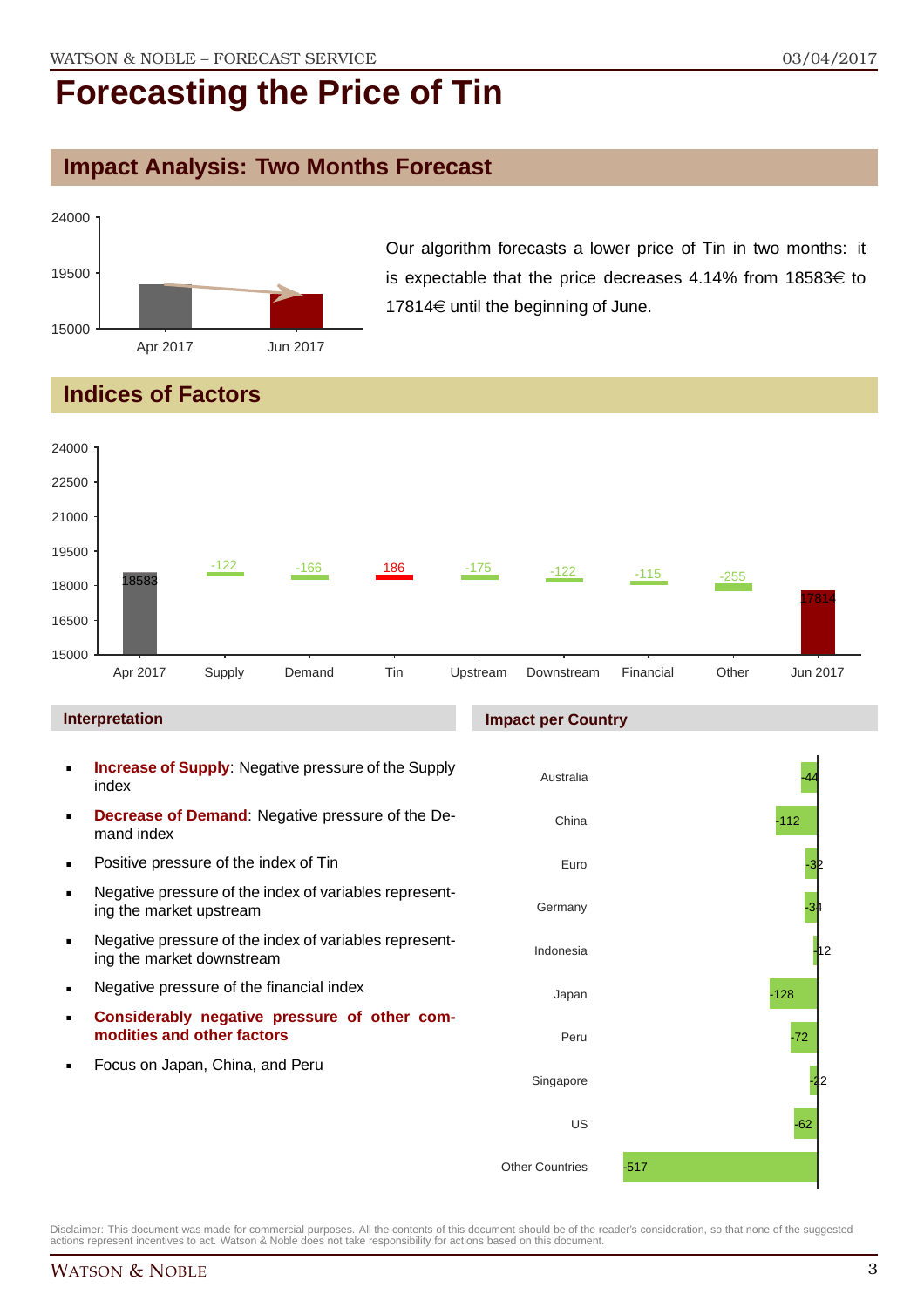### **Impact Analysis: Three Months Forecast**



Our algorithm forecasts a lower price of Tin in three months: it is expectable that the price decreases 6.58% from 18583 $\in$  to 17359 $\in$  until the beginning of July.

### **Indices of Factors**



#### **Interpretation**

- **Increase of Supply**: Negative pressure of the Supply index
- **Considerable decrease of Demand**: Negative pressure of the Demand index
- **Considerably positive pressure of the index of Tin**
- **Considerably negative pressure of the index of variables representing the market upstream**
- **Considerably negative pressure of the index of variables representing the market downstream**
- **Negative pressure of the financial index**
- **Considerably negative pressure of other commodities and other factors**
- **Focus on Japan, Nigeria, and China**

#### **Impact per Country**

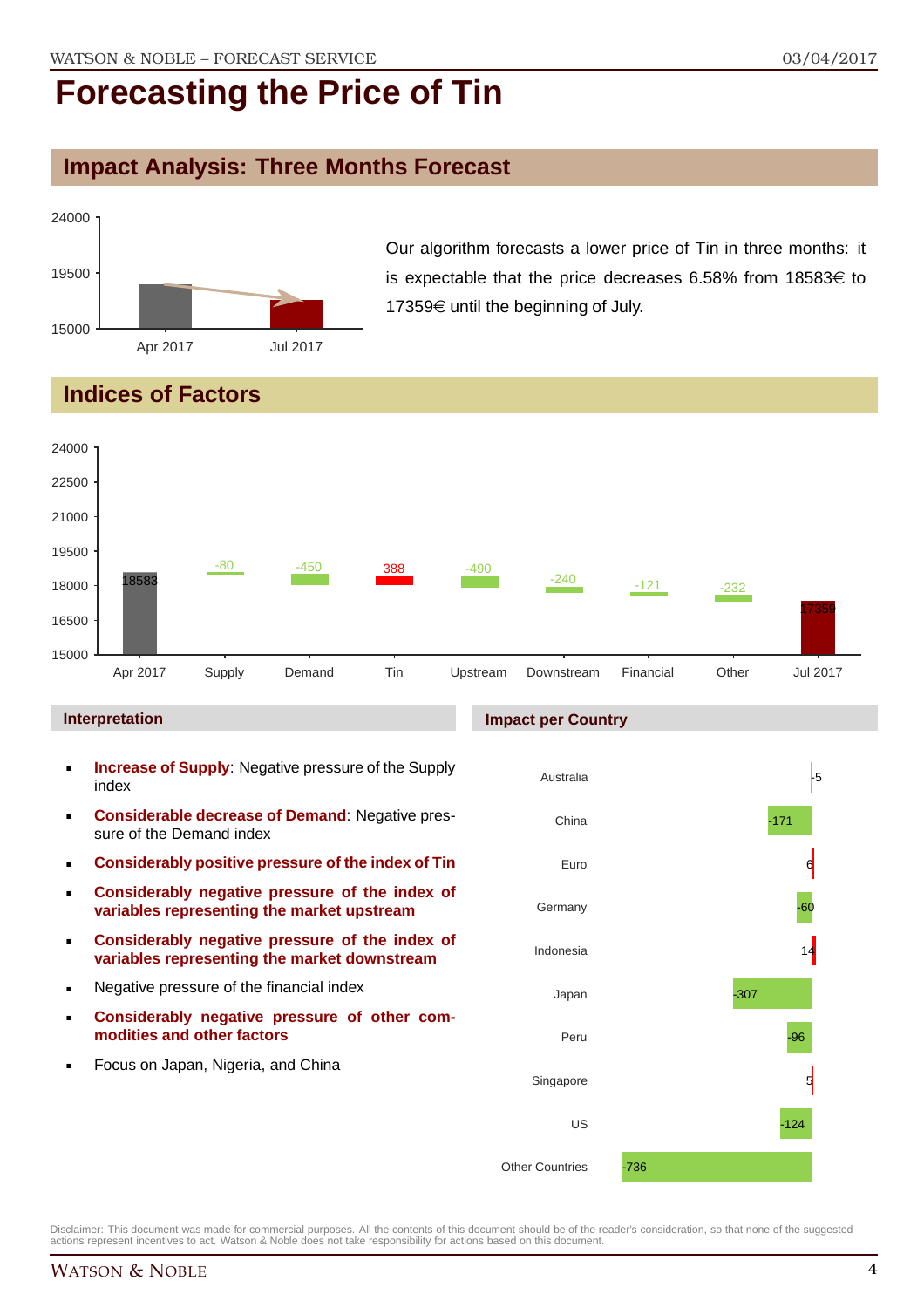### **Impact Analysis: Four Months Forecast**



Our algorithm forecasts a higher price of Tin in four months: it is expectable that the price increases 8.72% from 18583 $\in$  to  $20204 \in \mathsf{until}$  the beginning of August.

### **Indices of Factors**



#### **Interpretation**

- **Considerable decrease of Supply**: Positive pressure of the Supply index
- **Increase of Demand**: Positive pressure of the Demand index
- **Considerably positive pressure of the index of Tin**
- Slightly negative pressure of the index of variables representing the market upstream
- Slightly negative pressure of the index of variables representing the market downstream
- **Considerably positive pressure of the financial index**
- Positive pressure of other commodities and other factors
- Focus on Singapore, Japan, and China

#### **Impact per Country**

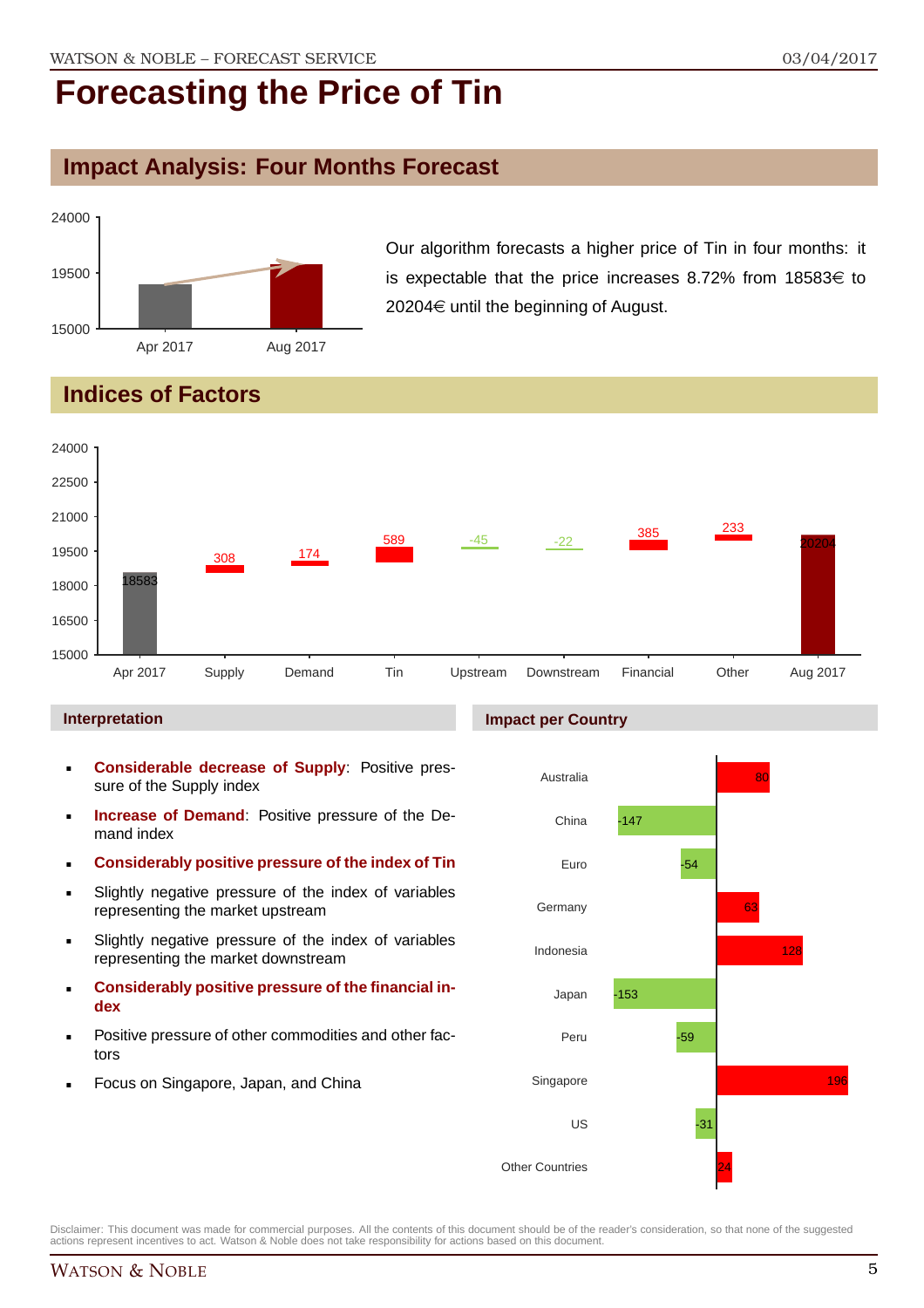### **Impact Analysis: Five Months Forecast**



Our algorithm forecasts a higher price of Tin in five months: it is expectable that the price increases 11.72% from 18583 $\in$  to  $20761 \in$  until the beginning of September.

## **Indices of Factors**



### **Interpretation**

- **Considerable decrease of Supply**: Positive pressure of the Supply index
- **Increase of Demand**: Positive pressure of the Demand index
- **Considerably positive pressure of the index of Tin**
- **Positive pressure of the index of variables represent**ing the market upstream
- **Considerably positive pressure of the index of variables representing the market downstream**
- **Considerably positive pressure of the financial index**
- **Considerably positive pressure of other commodities and other factors**
- Focus on US, Thailand, and Australia

### **Impact per Country**

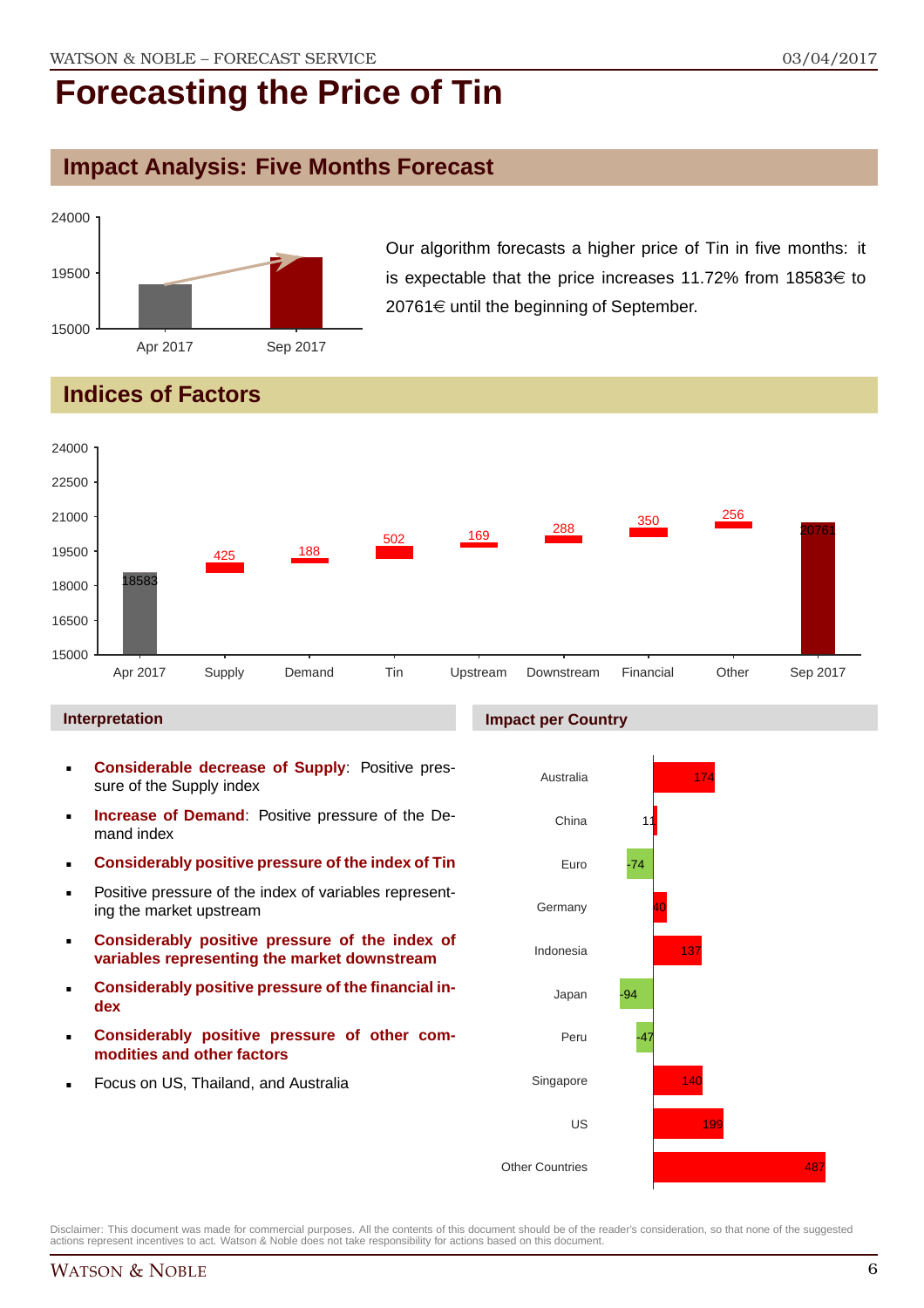### **Impact Analysis: Six Months Forecast**



Our algorithm forecasts a higher price of Tin in six months: it is expectable that the price increases 14.81% from 18583 $\in$  to 21336 $\epsilon$  until the beginning of October.

## **Indices of Factors**



#### **Interpretation**

- **Considerable decrease of Supply**: Positive pressure of the Supply index
- **Considerable increase of Demand**: Positive pressure of the Demand index
- **Considerably positive pressure of the index of Tin**
- **Considerably positive pressure of the index of variables representing the market upstream**
- Slightly positive pressure of the index of variables representing the market downstream
- **Considerably positive pressure of the financial index**
- Slightly positive pressure of other commodities and other factors
- Focus on Nigeria, Indonesia, and Germany

#### **Impact per Country**

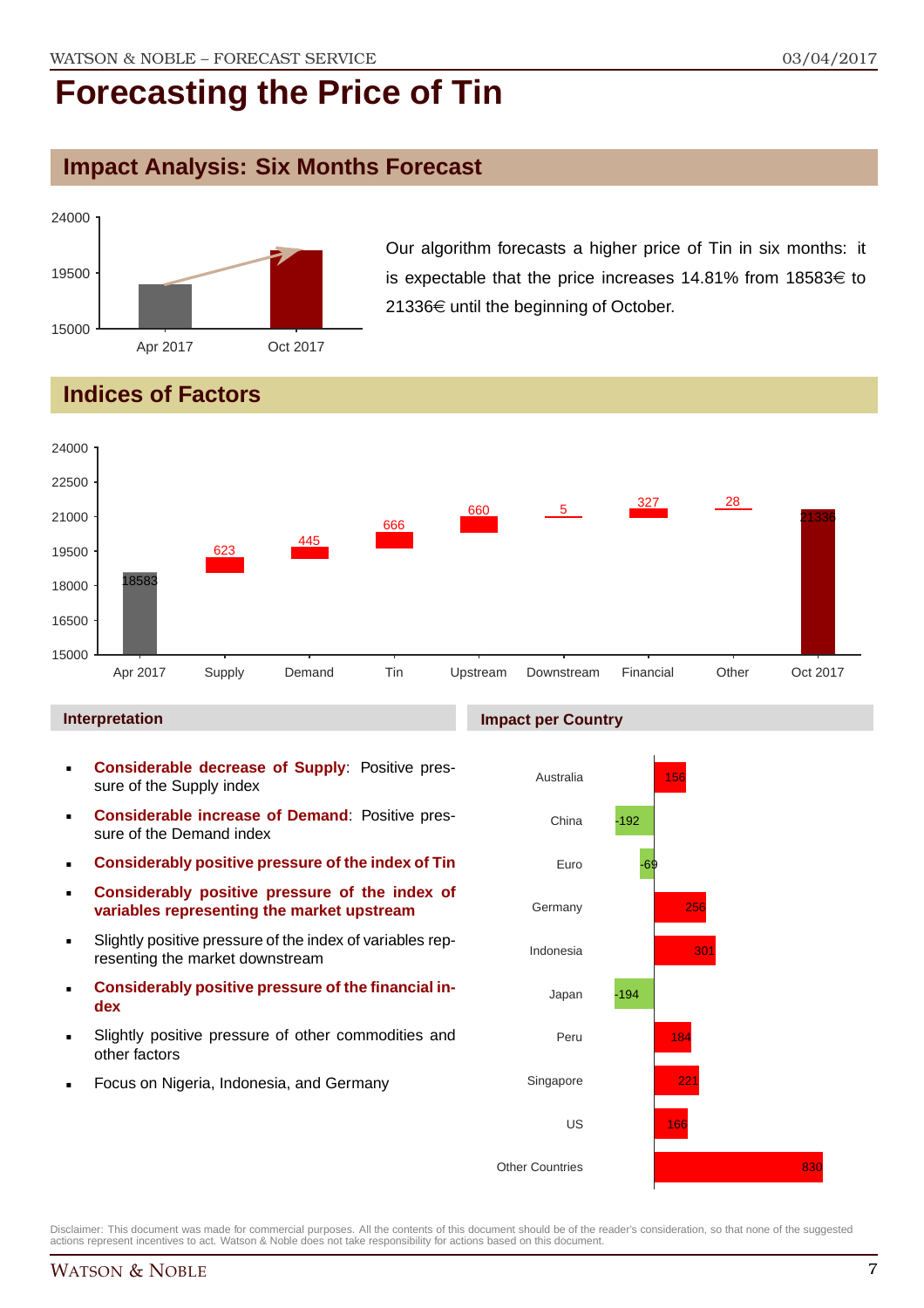### **APPENDIX – Technical Explanation of the Impact Analysis**

In this appendix, we explain the impact analysis of the factors that most contribute for our forecasts.

This Impact Analysis is conducted individually for **each time horizon**, allowing for a distinction between the indices of variables that contribute for our forecasts at short and medium run.

For each time horizon, our analysis has **two components**: first, we present the impact of variables grouped by **indices of factors**; second we present the impact of variables grouped by **indices of countries**.

### **Indices of Factors**

**Indices of factors** are indices of the weighted contributions of the variables grouped in those factors.

**Supply Index**: composed of macroeconomic variables of the producing and exporting countries. It includes variables such as production, exchange rates, inflation, monetary policy, and wages. For example, an increase in wages implies higher production costs which should (in linear, general, and ceteris paribus terms) generate an incentive to increase prices;

**Demand index**: composed of macroeconomic variables of the consuming and importing countries. It includes variables such as production, exchange rates, inflation, monetary policy, and wages. For example, a decrease in a consumer confidence index should (in linear, general, and ceteris paribus terms) increase savings and decrease demand, leading to lower prices;

**Tin Index**: composed of variables related to Tin. It includes variables such as the price of Tin in different regions of the world and exports, imports, and producer prices of Tin in some countries. For example, an increase in the price of Tin in other region may imply an increase in the price of Tin in Europe due to arbitrage movements;

**Downstream index**: composed of variables related to downstream industries, such as Packaging and Electronics. It includes variables such as the exports, imports, and producer prices of these industries in some countries. For example, an increase in the demand of these industries should (in linear, general, and ceteris paribus terms) generate an increase in the price of Tin;